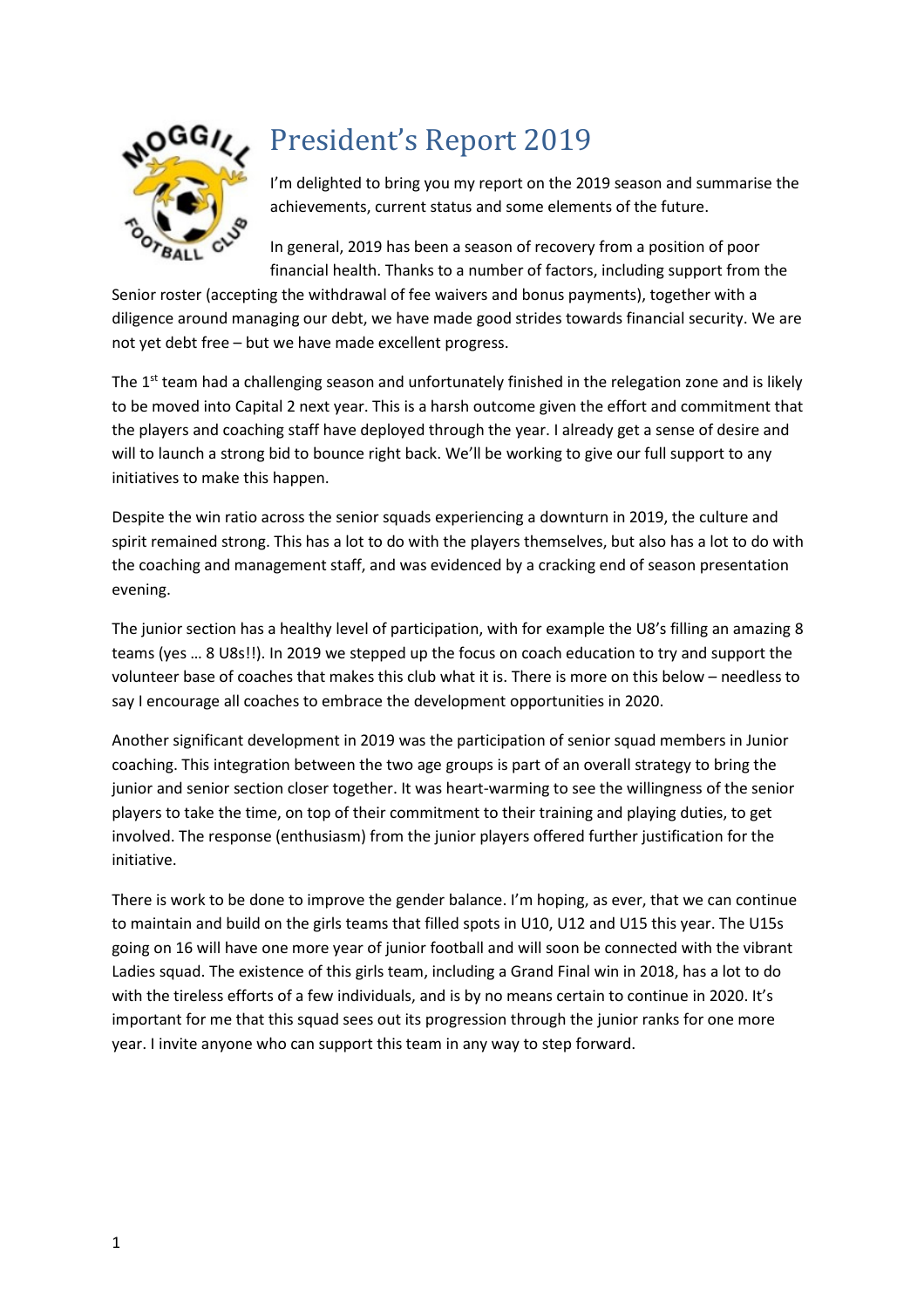### Season review

Our membership profile in 2019

| <b>Mini Roos</b> | U6-U7            | 88  |
|------------------|------------------|-----|
| <b>Mini Roos</b> | U8-U11           | 175 |
| <b>Juniors</b>   | U12-U16          | 111 |
| <b>Seniors</b>   | Cap1, City, 18's | 112 |
| <b>Seniors</b>   | 035/45           |     |





### Financial health

We are in the black, but only just. We have paid off our debt to Football Brisbane from 2018 and are a substantial way through settling our debt from prior years with BSRC. We have an agreed payment plan with BSRC for 2017 and 2018 debts. There is currently circa \$20k owing, and we are yet to see the BSRC bill for 2019. We are in a lot better position than this time last year, but there is still some diligence required to settle the arrears.

This position has a lot to do with the hard work and diligence by our Treasurer Ian Prescott. Thank you to Ian and to everyone who has contributed to this success.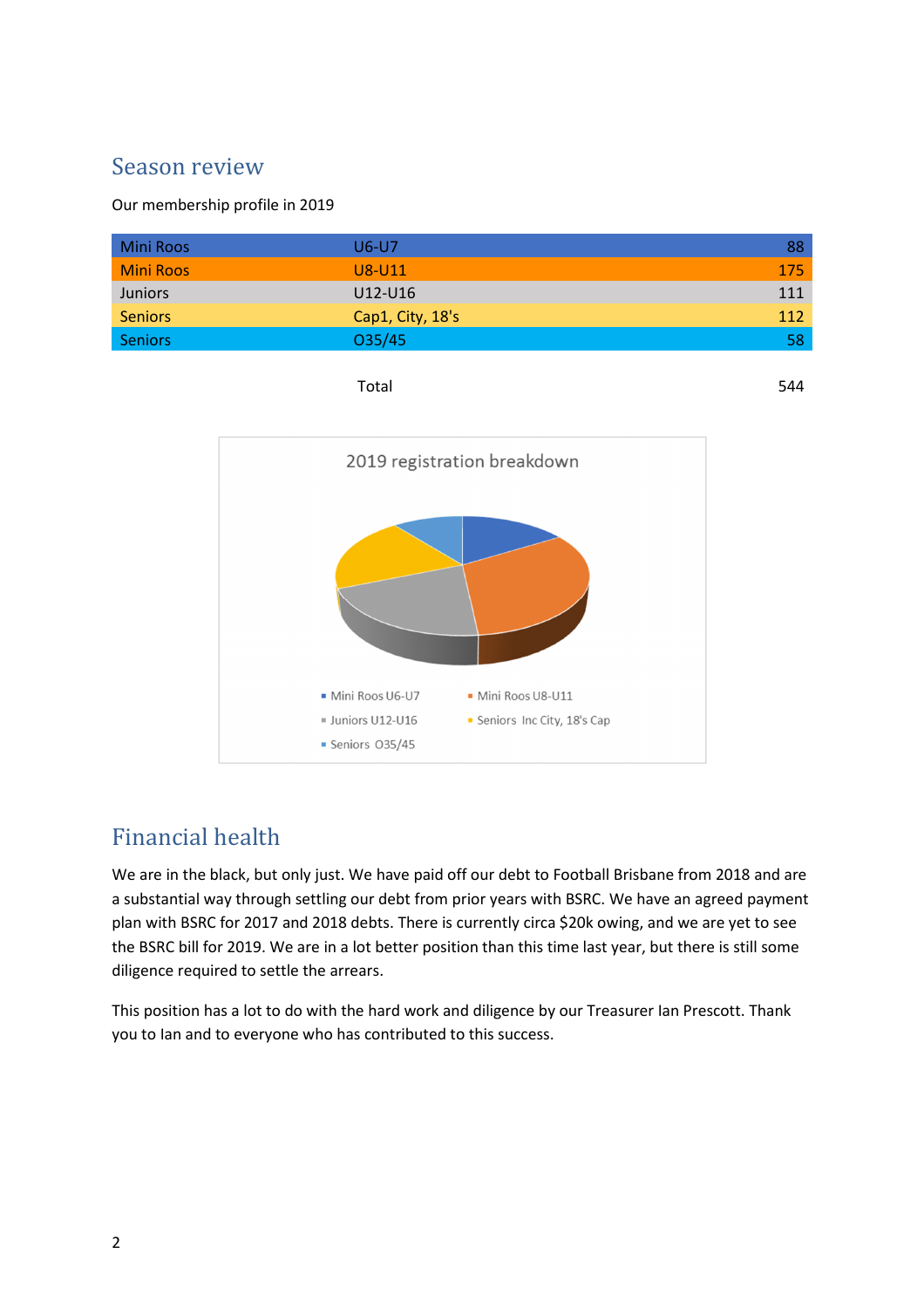#### Junior teams – Summary

| Age            | Boys / Mixed   | Girls        | Komodo       | <b>Total</b>            |
|----------------|----------------|--------------|--------------|-------------------------|
| U6             | $6\phantom{1}$ |              |              | $\boldsymbol{6}$        |
| U7             | $6\,$          |              |              | $\boldsymbol{6}$        |
| U8             | 8              |              |              | $\pmb{8}$               |
| U <sub>9</sub> | $\overline{2}$ |              | $1\,$        | 3                       |
| U10            | $\overline{2}$ | $\mathbf{1}$ | $\mathbf{1}$ | $\overline{\mathbf{4}}$ |
| U11            | $\mathbf{1}$   |              | $\mathbf 1$  | $\overline{2}$          |
| U12            | $\overline{2}$ | $\mathbf{1}$ |              | $\overline{\mathbf{3}}$ |
| U13            | $1\,$          |              |              | $\mathbf{1}$            |
| <b>U14</b>     | $\mathbf{1}$   |              |              | $\mathbf{1}$            |
| U15            | $\mathbf{1}$   | $\mathbf{1}$ |              | $\overline{2}$          |
| U16            | $\mathbf{1}$   |              |              | $\mathbf{1}$            |

### Competition outcomes

#### **Juniors**

A number of teams in our Junior ranks made some grand achievements in 2019

- U16 div 4 GF winners
- U14 div 4 Finalists
- U12 div 2 Premiers and GF winners
- U12 div 5 Finalists

Special mention goes to Grand Final Winners in U16s and to U12s who did the Premier / GF double. Well done to coaches Rohan and Quinn (U16s) and Lewie (U12s) – fabulous effort. Well done also to Aaron Clancy and Shane for reaching the Finals.

Our U11 Komodos were again high achievers in 2019. This including winning the preseason Albany Creek carnival in March and a semi-final berth at the Logan carnival in September.

U8 Mariners were also high achievers this year, participating in the Ipswich Knights Carnival in July, and also enjoyed some activity in the spotlight as a feature Junior team at Brisbane Roar Women's Premier League game against Sydney.

#### Junior Coaches

I don't know all of you, but I'd like to thank all the coaches personally who donated their time and skill. Without you volunteering. literally hundreds of juniors would not be enjoying the game at Moggill FC. I will single out a number of coaches from the senior playing ranks who have chosen to get involved in junior coaching, namely GF winners Rohan and Quinn (U16), Amia & Mel (U12 Girls) and Harrison & Aiden (U11).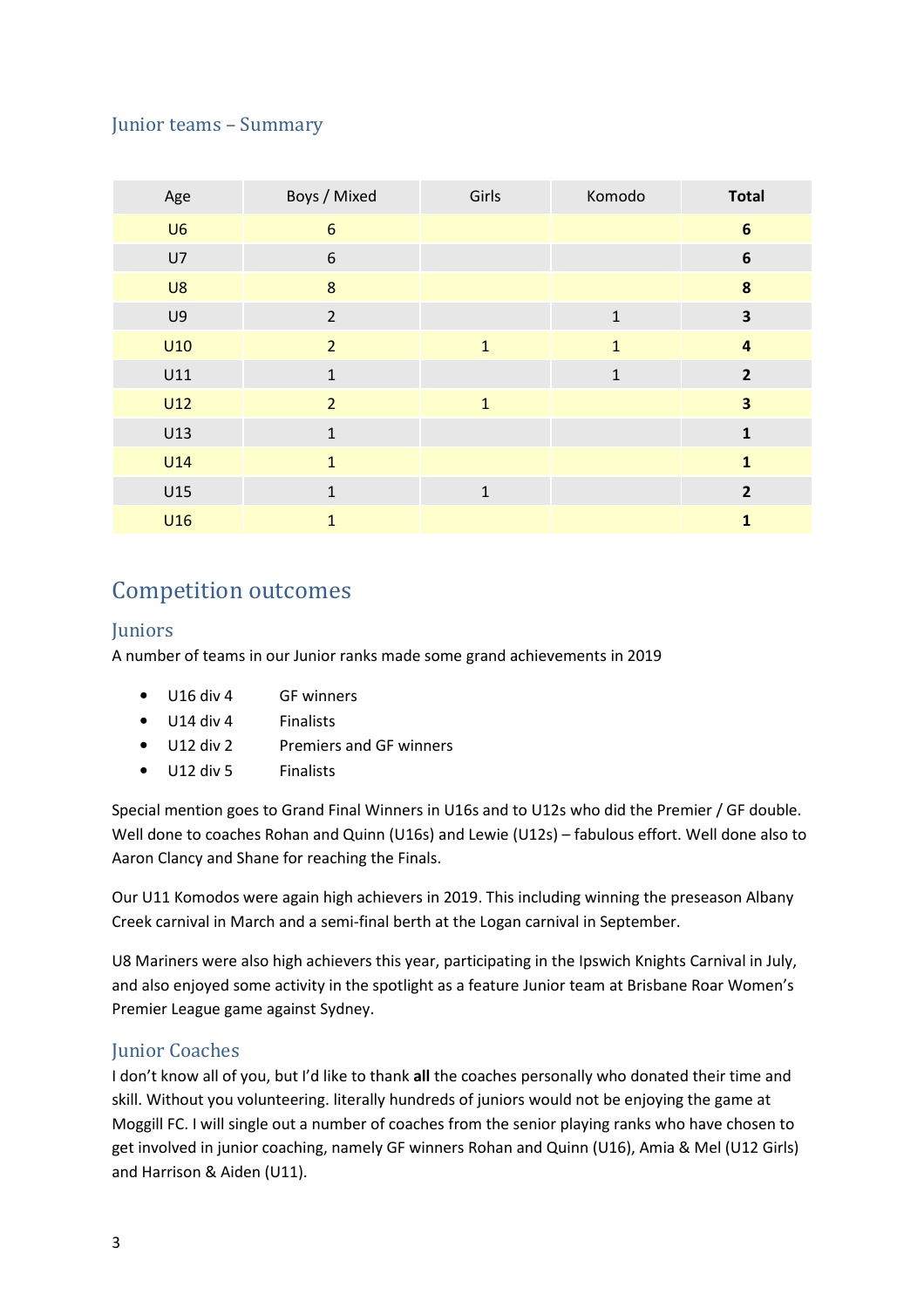#### Academy

34 players from U10 and U11 age groups took part in an 18 week program. The program focused on 3 areas – attacking football, defensive football and skills training. Shane Brotherton (Junior DOC) was assisted by Lachlan Hunter (Roar Youth team GK) and Matt Gallagher (U18 GK). The purpose of the Academy was to augment skills training in regular teams, to prepare a squad for the U13 age group (when Squad numbers rise), to deliver the overriding strategic plan to target inclusion in BYPL in 2021. Feedback from all who got involved has been very positive.

#### Western Pride Affiliation

Our affiliation with Western Pride entered its second year in 2019, and whilst there was no major visible activity, there has been a good level of support. Coaching staff from WP participated in the recent Komodo trials, and are an approachable point of contact for advice on all matters of running a football club.

Two Moggill FC players were offered NPL contracts at Western Pride in U16 and U18 in 2019. We want to continue to offer this pathway to elite football for all who join Moggill FC. For these reasons we want to sustain the engagement with our NPL partner in 2020 and beyond.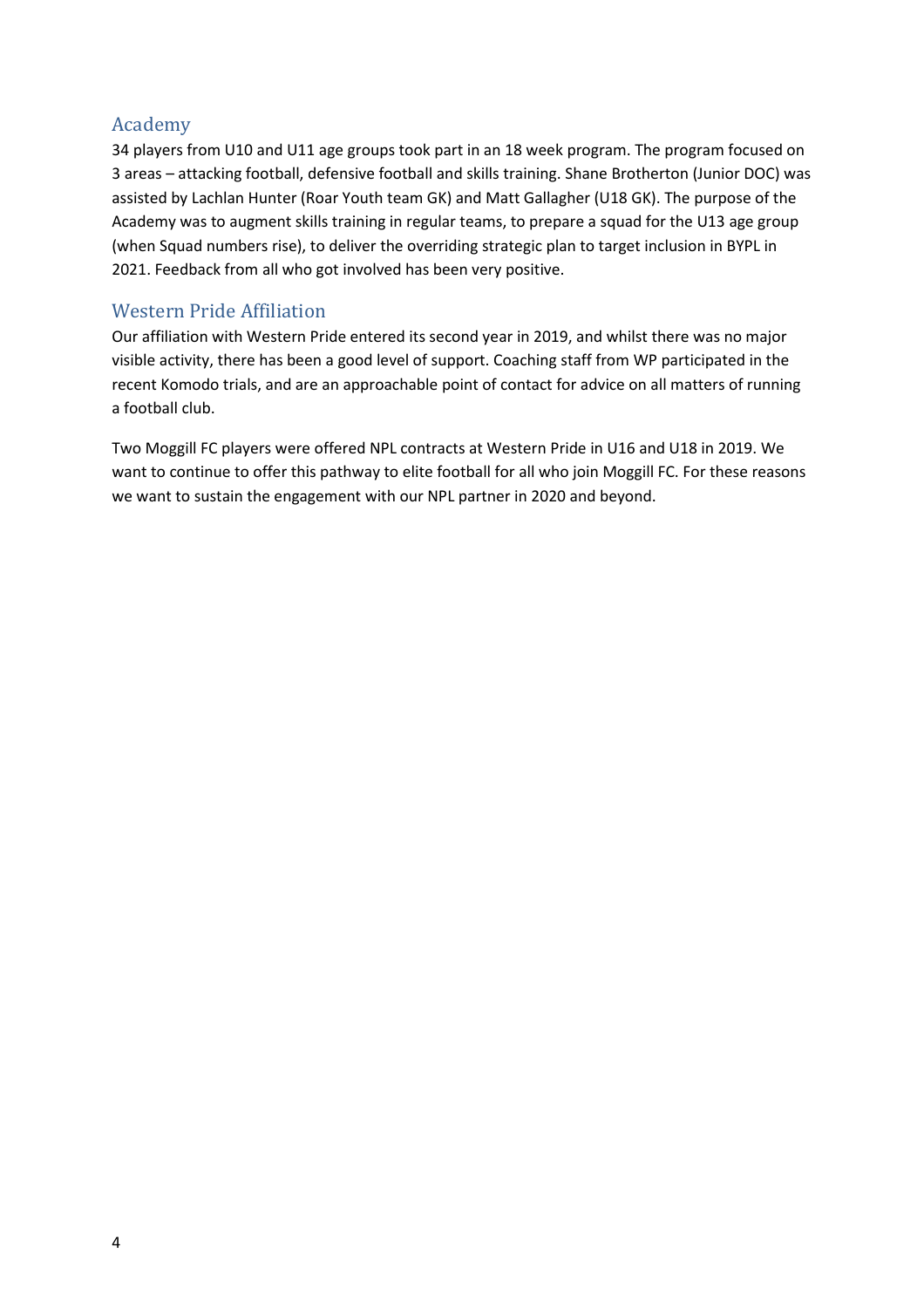#### Senior teams

A summary of the competition outcomes

• Capital 1 1st team 11th (12 team comp) • Capital 1 Reserves 11th (12 team comp) • City League 4 7th (8 team comp) • City League 6 9th (10 team comp) • Womens City League 1 7th (10 team comp) • U18 6th (10 team comp) • City League Cup Round of 16

The Firsts and Reserves had a challenging year following some impact to the roster at the end of 2018, and a late start to preparation given the uncertainty about the coaching set up. Frazer Martin had the courage to step forward when we had no head coach. The loyalty and commitment shown by the players that played in 2019 is something I am very proud of, and I'm confident that 2020 will be a good year. Thank you, Frazer and Graham, and all the players for your loyalty and efforts in 2019.

After stepping up a division, from City 2 in 2018, the Ladies found the competition more of a challenge but had limited success with what is still a young team. Their mid-table finish was very respectable. Thanks to Mick Rawle for his commitment to the Ladies this year.

The Mens City League teams also had a challenging year – the City 4 team was in hindsight placed in the wrong division. Again, the efforts of the team and coaching staff in sticking together in adversity is commendable. Thank you to Ian Powell and Brian Martin for your efforts in this regard. The City League cup team, made from players from both City teams, had a brief sojourn in the cup with a cracking win in the round of 32 against Grange Thistle. City 6 themselves did not challenge for any trophies this year (unlike previous years), but the culture and atmosphere around the team is full of the Moggill spirit. This was clear at the presentation night as they filled 2 tables! Thank you to Jarrod and Angela Tappin for being central to this success.

#### Over 35/45s

2019 was a solid year for Masters football in terms of squad numbers. 3 teams were able to sustain themselves in the QMF competitions in the O35 div 3, O35 div 4 and O45 divisions.

The 'veterans' section offers a good home for players who may have passed their prime, with a great variety of playing standards varying from *competitive* to *social* and each team has its own special culture.

I'm personally delighted to report that the O35 Division 3 team were crowned Grand Final winners after a tense but entertaining affair on Field 1 at Brisbane Lions Luxury Paints Stadium against the league winners Logan Lightning.

Personal thanks as well go to O35 Club Captain Andy 'Marv' Byrne for holding the fort in 2019 and for volunteering (I think) to roll in to a second term.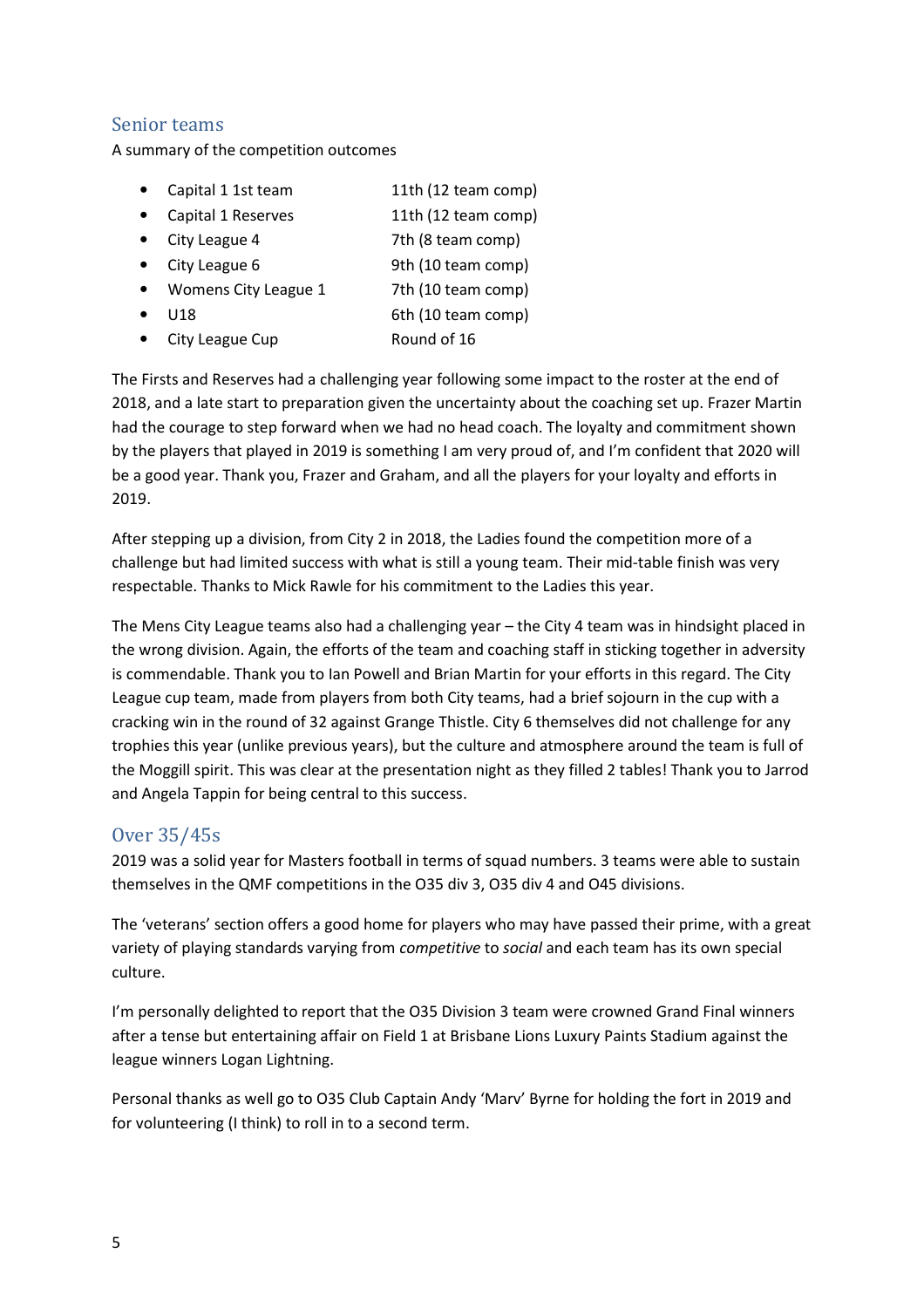# Summer Football…

…is in full swing. Many thanks for Lewie Bruce and Alan Bradshaw and their helpers for making this a success.

# Junior trials / pre-season mustering

Komodo trials for U9, U10 and U11 for 2020 are well underway and will be completed by the end of the month.

Trials for division 1 and 2 teams in U12s to U16s will be taking place through November. Specific details will follow via email and social media.

We are targeting to establish Junior coaching appointments by the end of the November. If you are interested in coaching but missed the opportunity to lodge your interest via the online EOI process – let us know.

# Coach education

In 2019 I appointed a Coach Education Coordinator (CEC) with a brief to optimise the exposure of our volunteer coaches to the programs offered by Football Brisbane and Football Queensland. Thank you Lewie for your efforts and thanks to all the coaches who took part.

The established vision here is to engage in the FFA's Community Courses pathway (see https://www.playfootball.com.au/coach/coach-education ) to strive for the following status:

- All Miniroo coaches educated in the Grassroots Certificate course.
- All Komodo coaches educated in the Skills Training Certificate course.
- Junior coaches to be educated in the Game Training Certificate course.
- Senior coaches to be educated in the Senior Coaching Certificate course.

Not only that, if any coaches want to progress further on the Advanced Pathway (C, B and A licence) we will support it. On application the CEC will advise what the opportunities are.

In 2019, 18 MFC coaches took part in the Fundamentals Grassroots coaching course. MFC also had 6 coaches take part in Skills Development Coaching Course (the 2<sup>nd</sup> tier on the ladder). Compared to our vision, this level of participation is lower than we are aiming for. I encourage ALL coaches to engage in this program. Please get in touch with Lewie via our Secretary with any enquiries.

In 2020 MFC is planning to host Grassroots Certificate course before the season starts. Look out for this. The CEC will also be working to build on 2019's program in identifying potential Miniroo coaches, Junior coaches and senior coaches to take part in further coach education. Please don't wait to be contacted if you're keen to join in. Let us know.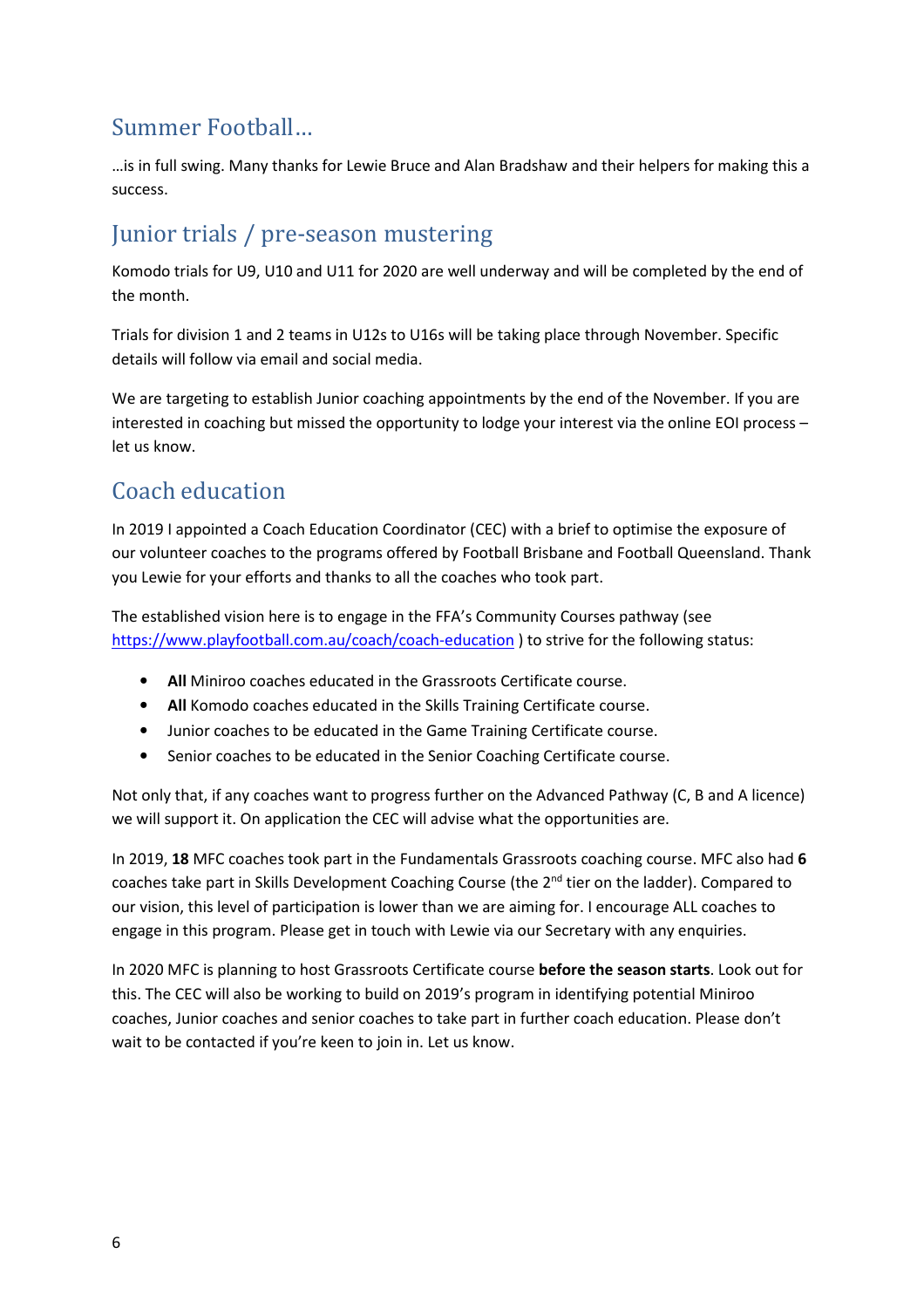# CPR consultation

As a result of a productive relationship with BCC's Community Facilities department both direct and in conjunction with BSRC a number of exciting initiatives have been instigated.

A Building Stronger Communities Grant was obtained in collaboration with BSRC and Moggill Cricket Club (MCC) and was invested in a consultation program with CPR Group who specialise in Sport and Community Development.

CPR have provided a number of recommendations on organisational and facility improvement to the individual sporting clubs AND to BSRC. The main visible outcome of this is an overhaul of the MFC Constitution. The updated Constitution is planned to be proposed at the next MFC AGM. A document outlining the changes will be circulated prior to the meeting all members' review. I encourage you to absorb the detail of the proposed changes and give us your feedback either prior to, or at, the AGM.

### Field remediation

As a result of

- a. the productive relationship with BSRC and BCC,
- b. MFC's commitment to embrace the consultation process recommended by BCC, and
- c. BCC (Community Facilities) confidence in the 'one community' approach of BSRC and its affiliated sporting clubs,

the Community Facilities department at Council elected to promote a business case to undertake a remediation program of the fields. This is a great investment by the Council and will yield a significant improvement in the quality of the turf. Included in the scope of the remediation is a subsurface irrigation system on field 1 that's upgradable to expand to further fields. A 290kL water tank and pumping infrastructure is planned. An 8 week intensive maintenance program, including aeration, top dressing and a variety of specialist treatment will transform the turf.

Access to the fields will be restricted during the off season and for the beginning of 2020 while the work is undertaken. Access to alternative fields will be arranged for 6 a side and for pre-season activities. Please can you assist us in respecting the field closures mandated during the upgrade.

Following the remediation, BSRC (with our support) have committed to use the irrigation system and manage the turf quality according to an agreed management plan. What this means, is that water usage will go up. And in turn, the water costs will be distributed amongst the affiliated sporting clubs. There is a price to pay for quality. The increase is expected to be a small proportion of the current fee structure, but membership fees will need to be adjusted to account for the increase. At this stage we're expecting any step change to be transitioned over a 2 to 3 year period to reduce the impact. I'm trusting that the far majority of our members will see the value and the benefit and support the change. Once the cost modelling has been fully detailed this will be communicated in a transparent manner for all members' consideration.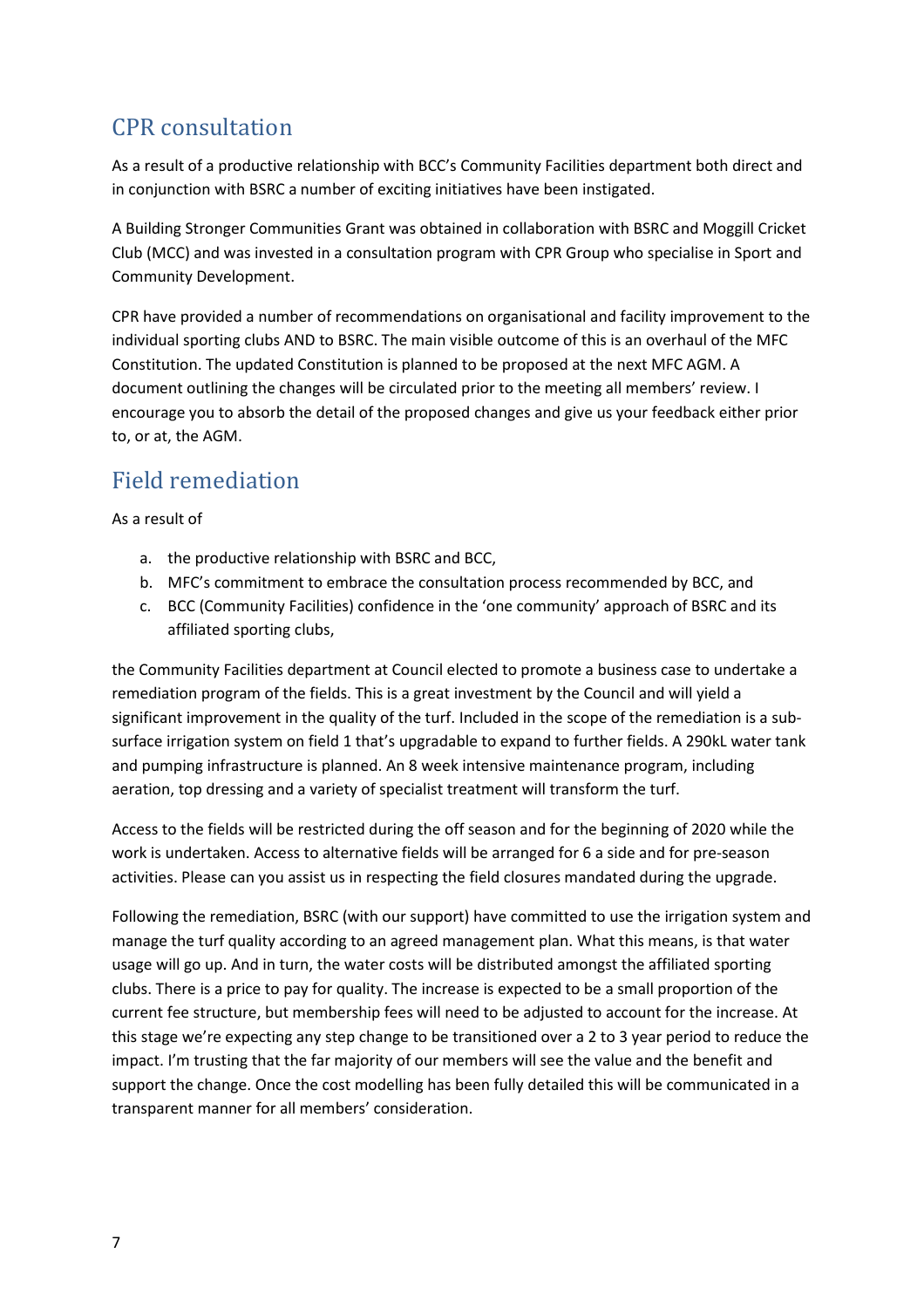### BSRC AGM

As a result of the consultation with BCC and their organisational development consultant, CPR Group, BSRC have undertaken a review and update of the BSRC Constitution and a major overhaul is proposed to the composition of the Management Committee.

The CPR recommendation regarding the committee is to change it from one that is focusses on Operation of the business and facility management to one that focusses on Governance of the business and Governance of its Objects (cl 2.1 in the Constitution).

In other words, the management committee will operate more as a Board, and will not have any day to day responsibility regarding management of the bar, restaurant and gaming rooms nor management of the fields and other facilities.

The proposed change to the management committee relies on some fresh blood, and requires skilled business personnel who have an aptitude in governance of a similar business entity.

The BSRC AGM took place on 14 October, and the revised constitution was accepted by all present. The new board has formed, largely with pre-existing committee members. This new board is tasked with delivering the recommendations of the review, including transitioning to the skills based Board. This is an opportunity for individuals in the community to influence the outcomes at Bellbowrie Sports and Recreation Club for the community. If you think you have the skills and you have the appetite to shape the destiny of Bellbowrie's premier sporting facility, you should get in touch.

# MFC AGM (28 Oct)

#### Nominations for committee

No nominations were received by the closing date. We are therefore seeking nominations from the floor for the following committee positions

President (Joe is stepping down, but will nominate as a committee member to optimise continuity)

Vice President (position is currently vacant)

Treasurer (Ian is expected to stand for one more year. Other nominees are welcome)

Committee members

(Some of the present committee is expected to stand again. New committee members are essential to keep the club moving forward)